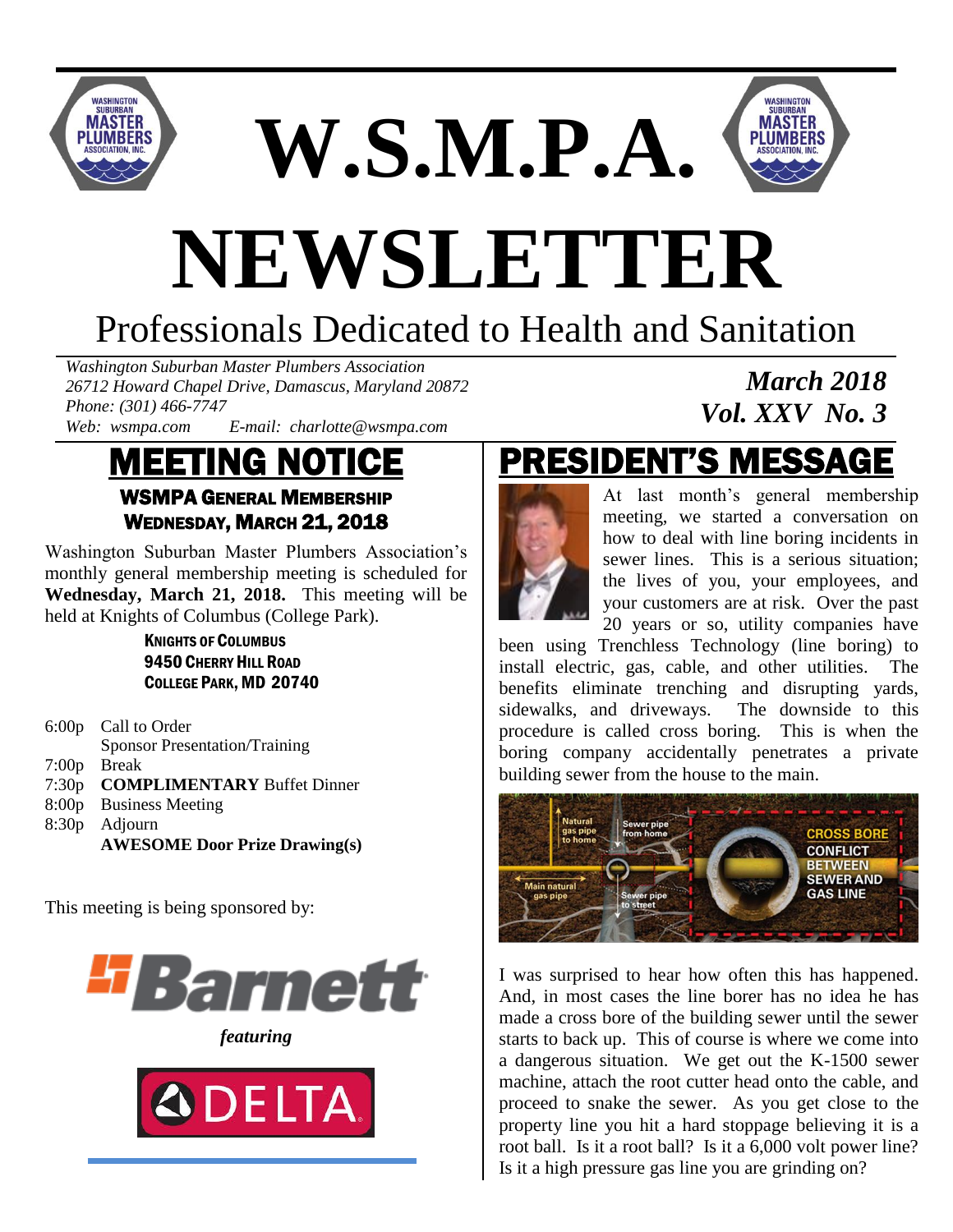The utility committee has proposed a couple suggestions.

- 1. Call before you clear:
	- a. If a customer calls with a main stoppage, you will be required to call Miss Utility to mark the property before you put a snake down the sewer.
	- b. If you believe the marked utilities cross the sewer, you will be required to dig up and expose the building sewer to verify it is not a cross bore.
- 2. Camera the sewer to verify it is not a cross bore situation.

Obviously, neither of the suggestions is the answer. I cannot see us digging up every house that has a stoppage and having the homeowner's burden this cost when 99% of the stoppages are not due to a cross bore. We also cannot visually see inside a building sewer that has an active stoppage, so the camera is not a solution either.

We feel the only answer is to be proactive. Electric and gas companies need to camera all building sewers in neighborhoods where line boring has been performed past, present, and future. This in the only way to verify the building sewer is clear from any possible cross bore.

In addition, we as plumbers need to be cautious.

- 1. Ask your customers if they have noticed any work in the neighborhood.
- 2. Does the property have a history of stoppages?
- 3. Use a retriever or spring head instead of a cutter head.
- 4. Run the machine in reverse when possible.

Please be safe! Be aware this is an issue that is nationwide, and we are working with the utilities to come up with a solution.

Ξ

*John "J.R." Seymour, 2018 President*

### MARK YOUR CALENDAR

#### **General Membership Meeting**



March 21, 2018 April 18, 2018 May 16, 2018

#### **72nd Annual Dinner Dance** *"The Plumbers' Ball"* February 2, 2019

#### **WSMPA 2018 Golf Tournament** October 19, 2018

The next Board of Directors Meeting is scheduled for Monday, April  $2^{nd}$  @ EJ's Provision Co.



l<br>L

WSSC will be closed on the following upcoming holiday(s):

Monday, May  $28<sup>th</sup>$  (Memorial Day)

This year, WSSC celebrates 100 years of service.



### WSMPA GOLF TOURNAMENT

Ī

Save the Date!

**October 19, 2018** 8AM Check In ● 9AM Shot Gun Start Rattlewood Golf Course 13501 Penn Shop Road ● Mt. Airy, MD 21771